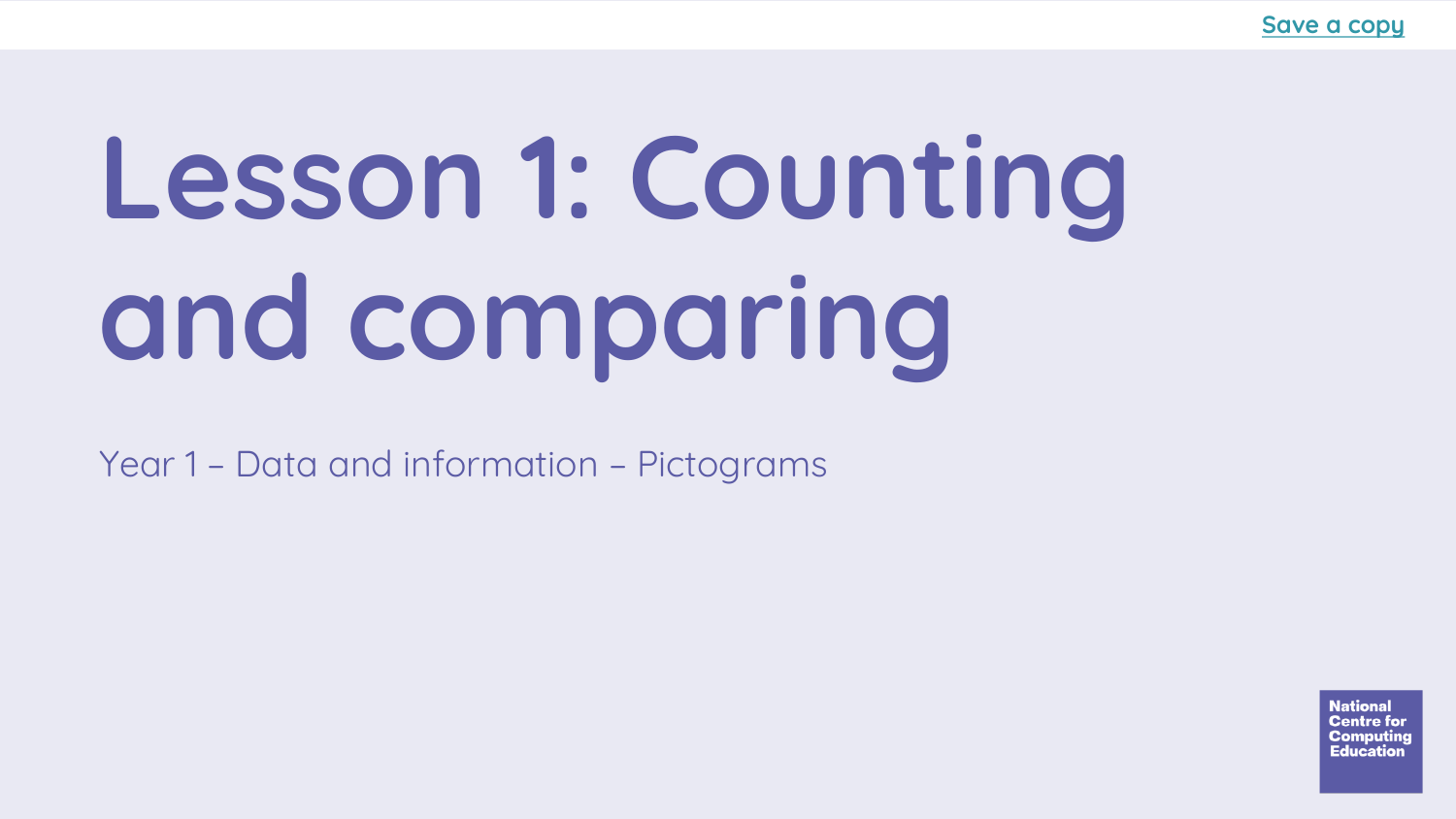#### **Lesson 1: Counting and comparing**

**To recognise that we can count and compare objects using tally charts**

- I can record data in a tally chart
- I can represent a tally count as a total
- I can compare totals in a tally chart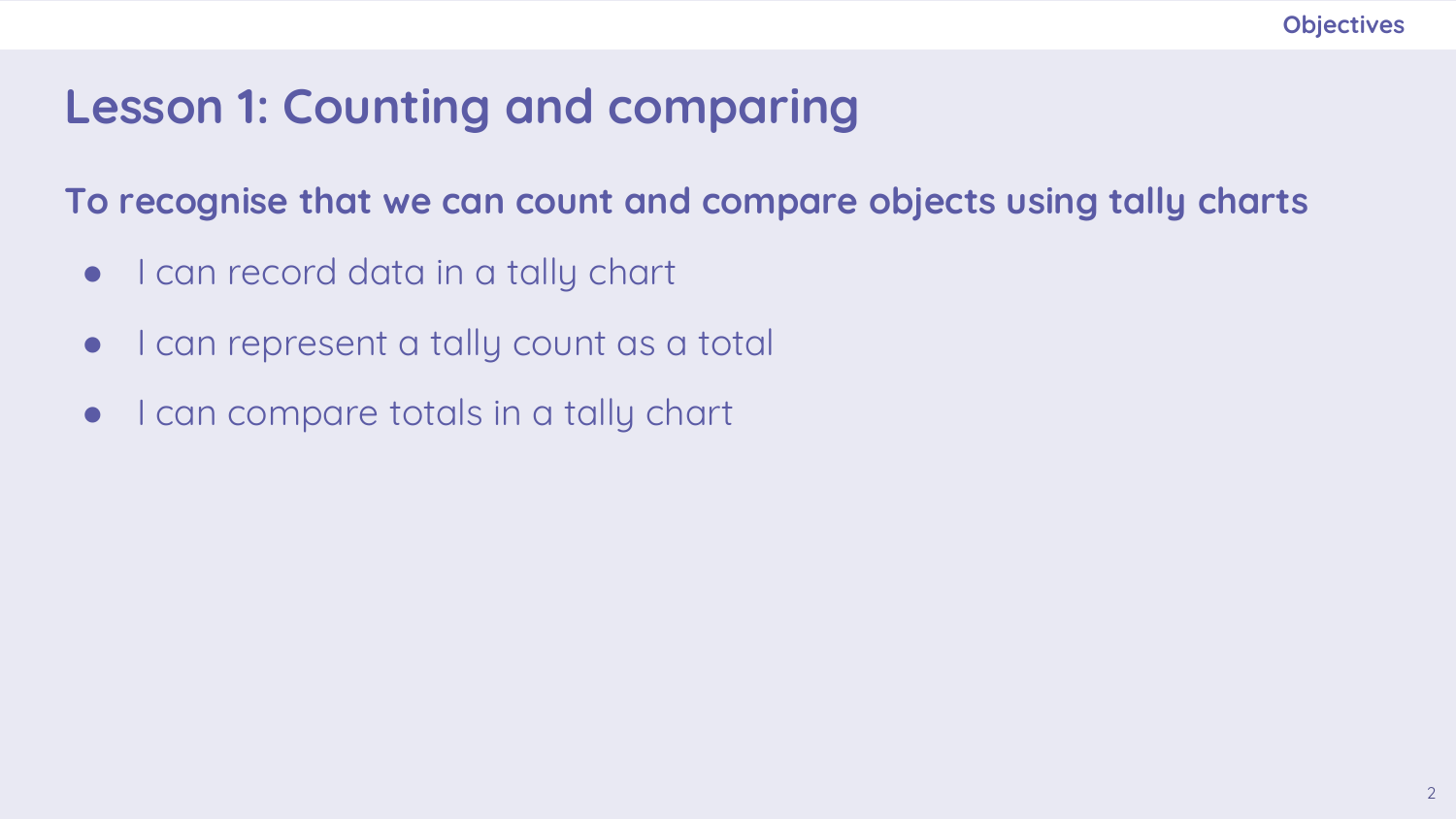## **Counting objects**



**Question**: How many elephants can you see?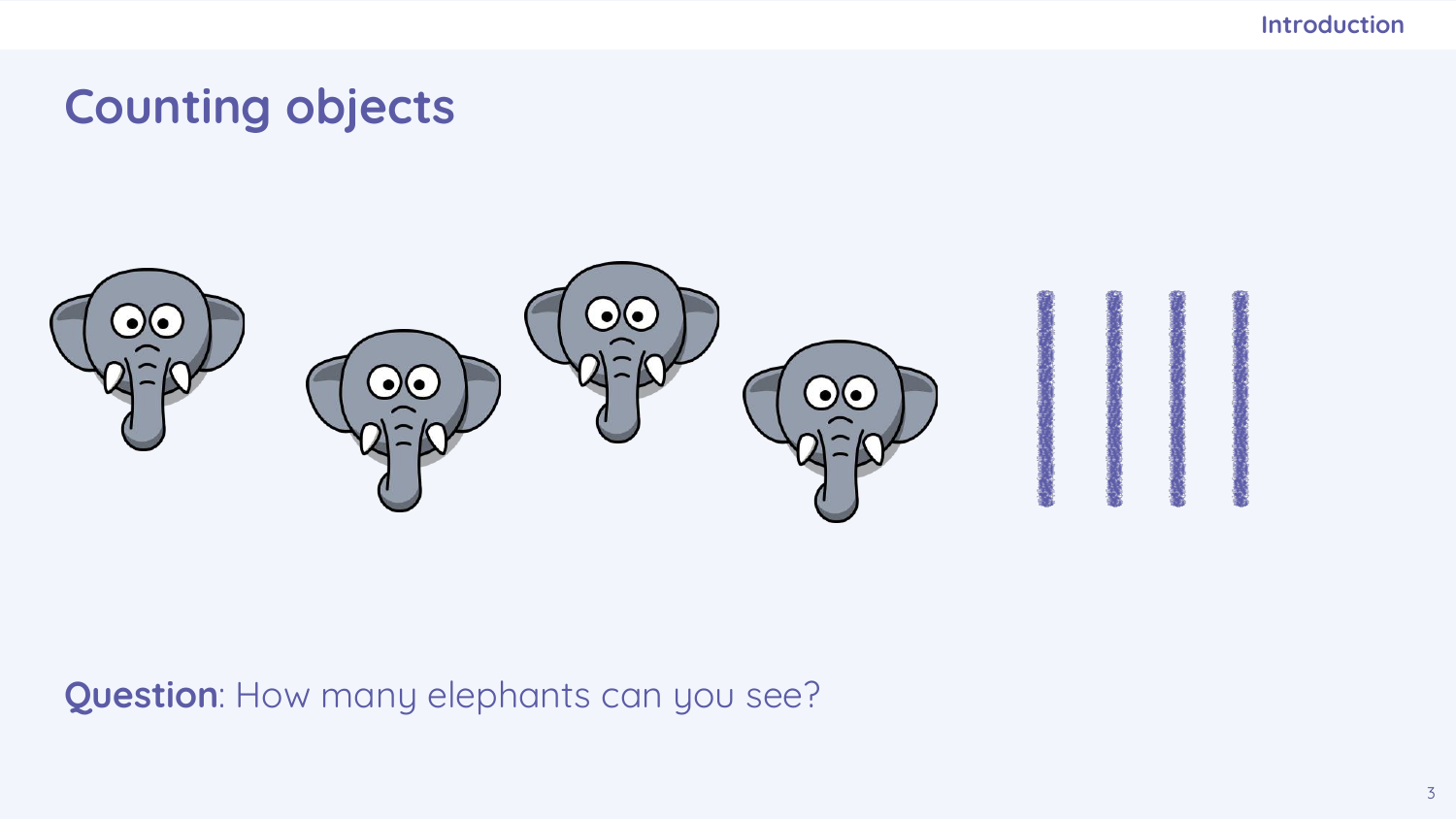## **Counting objects**



**Question**: How many leopards can you see?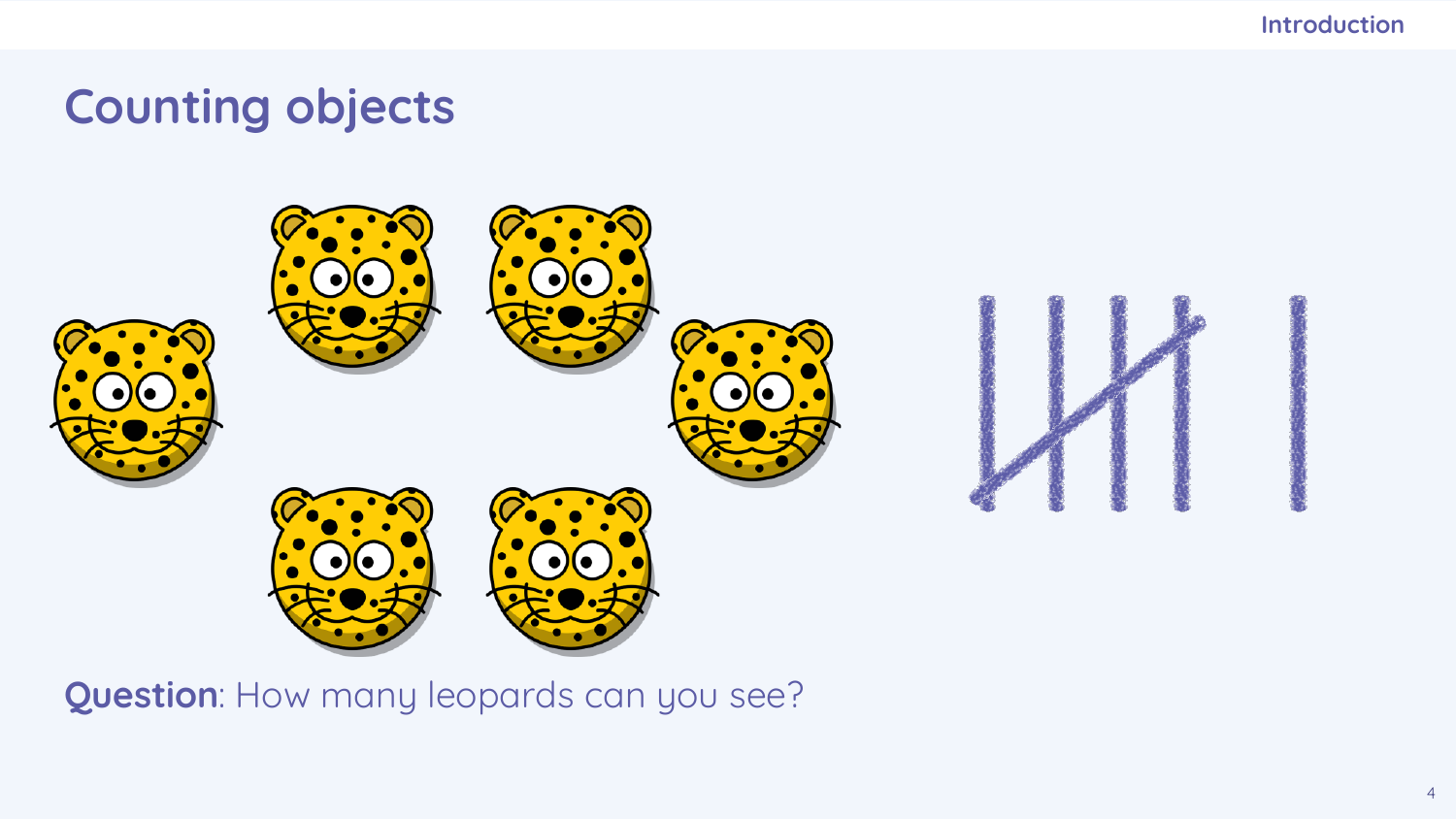## **Counting objects**





**Question**: How many tigers can you see?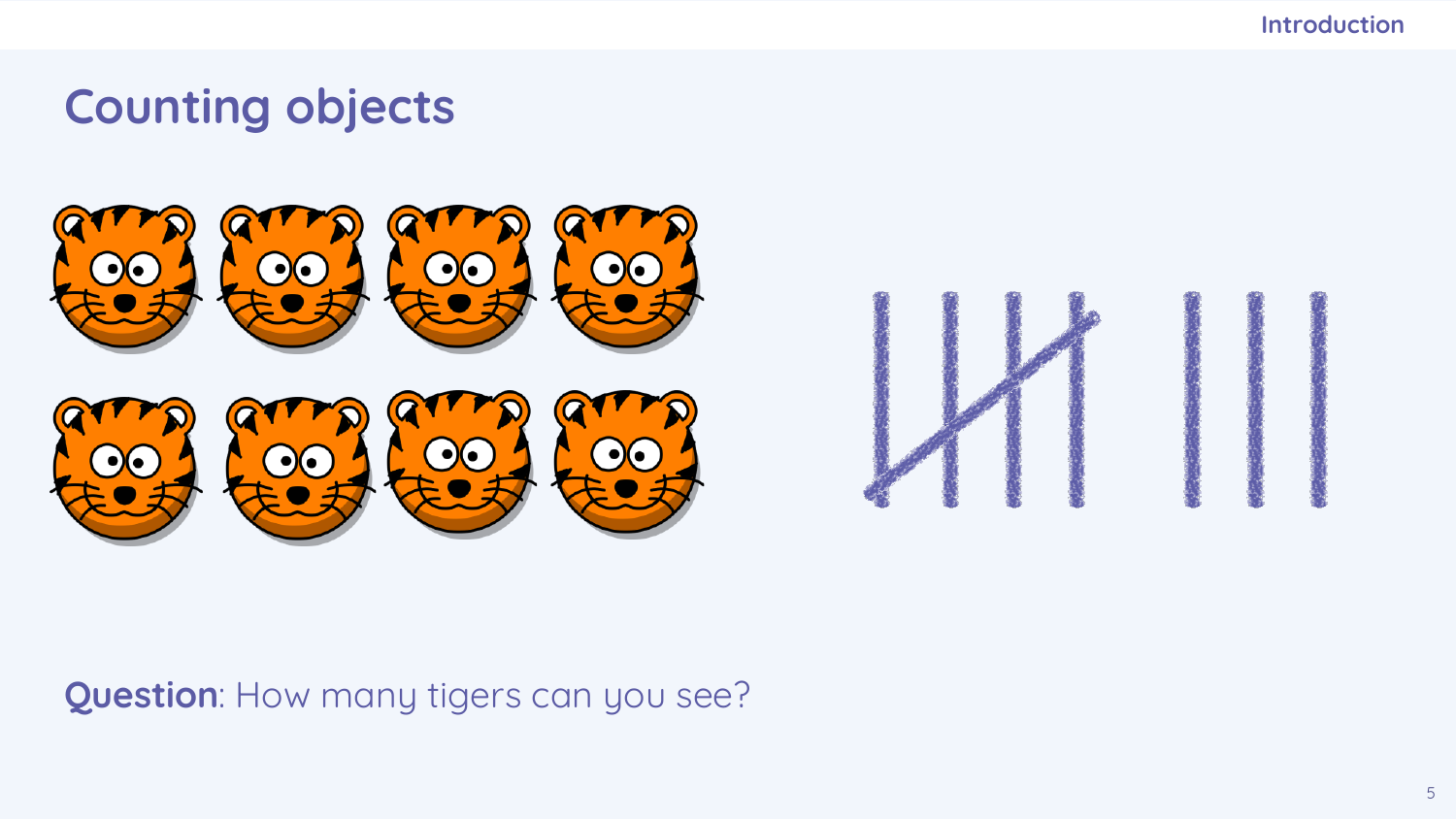#### **Counting objects**



**Question**: How many zebras can you see?

6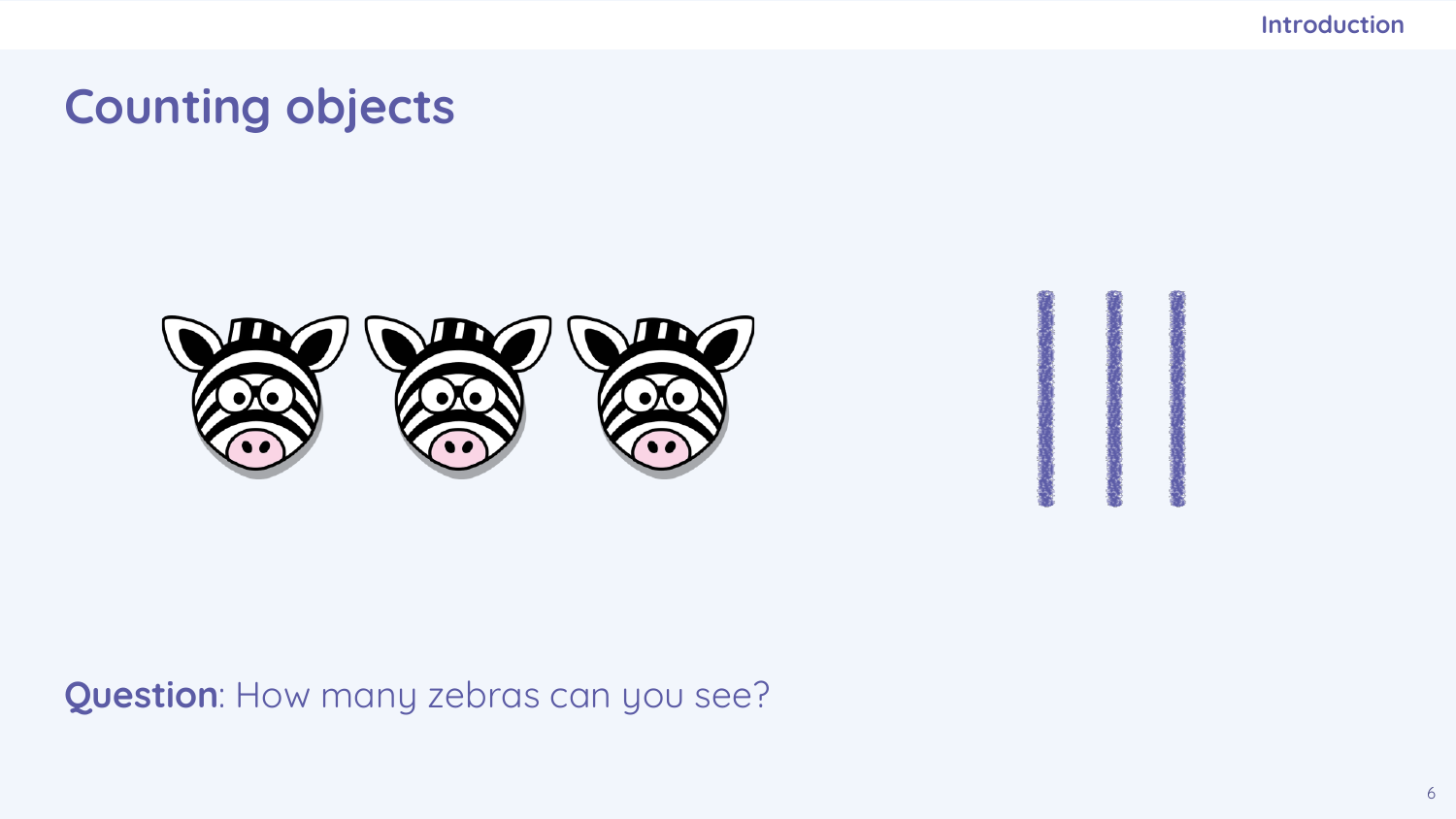**Activity 1**

#### **Counting objects**



**Question**: Which animal is there most of?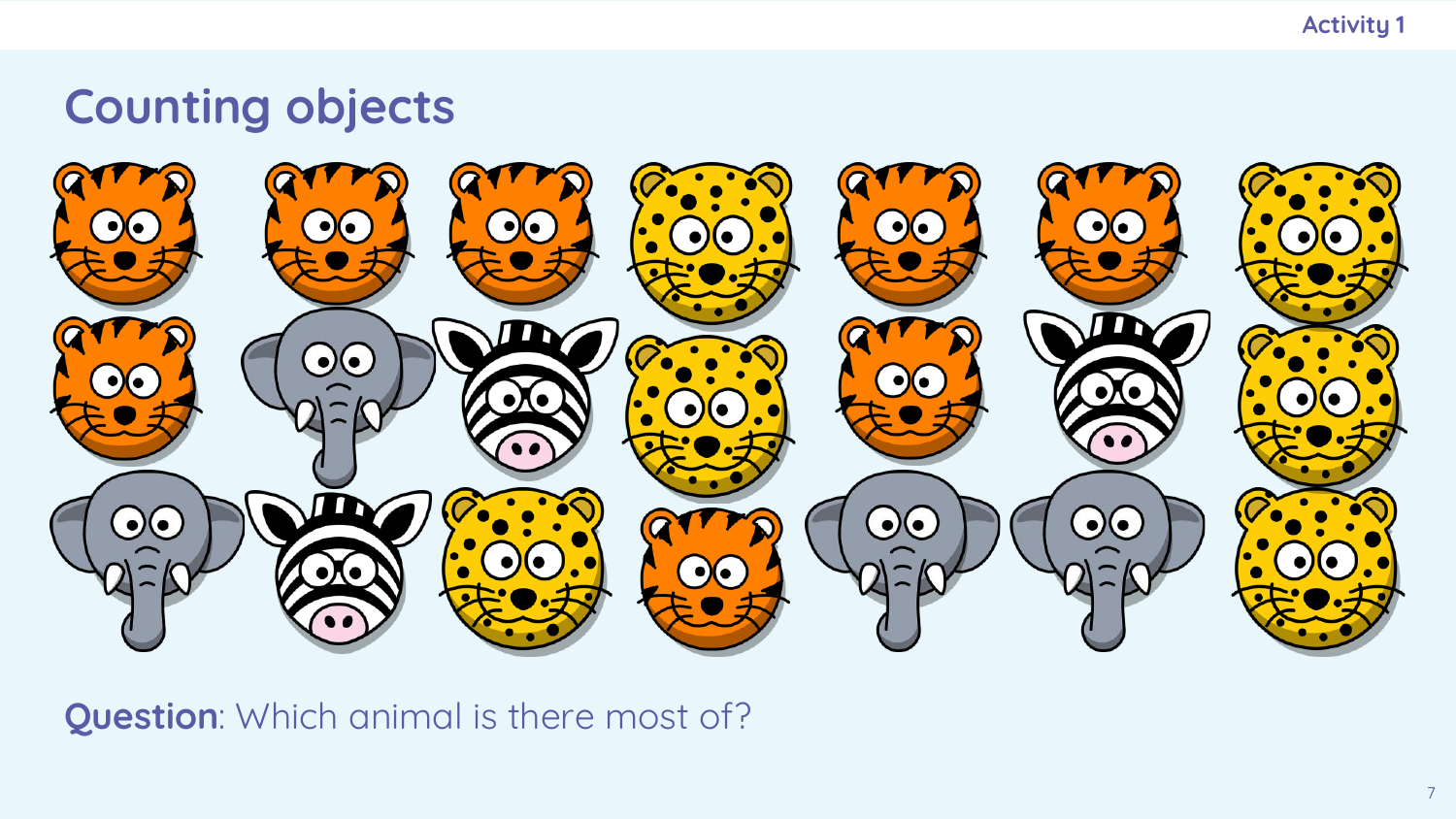## **Tally charts**

When you have lots of objects to count and compare it helps to organise and record the data using a tally chart.

This helps you to count and compare the data more effectively.

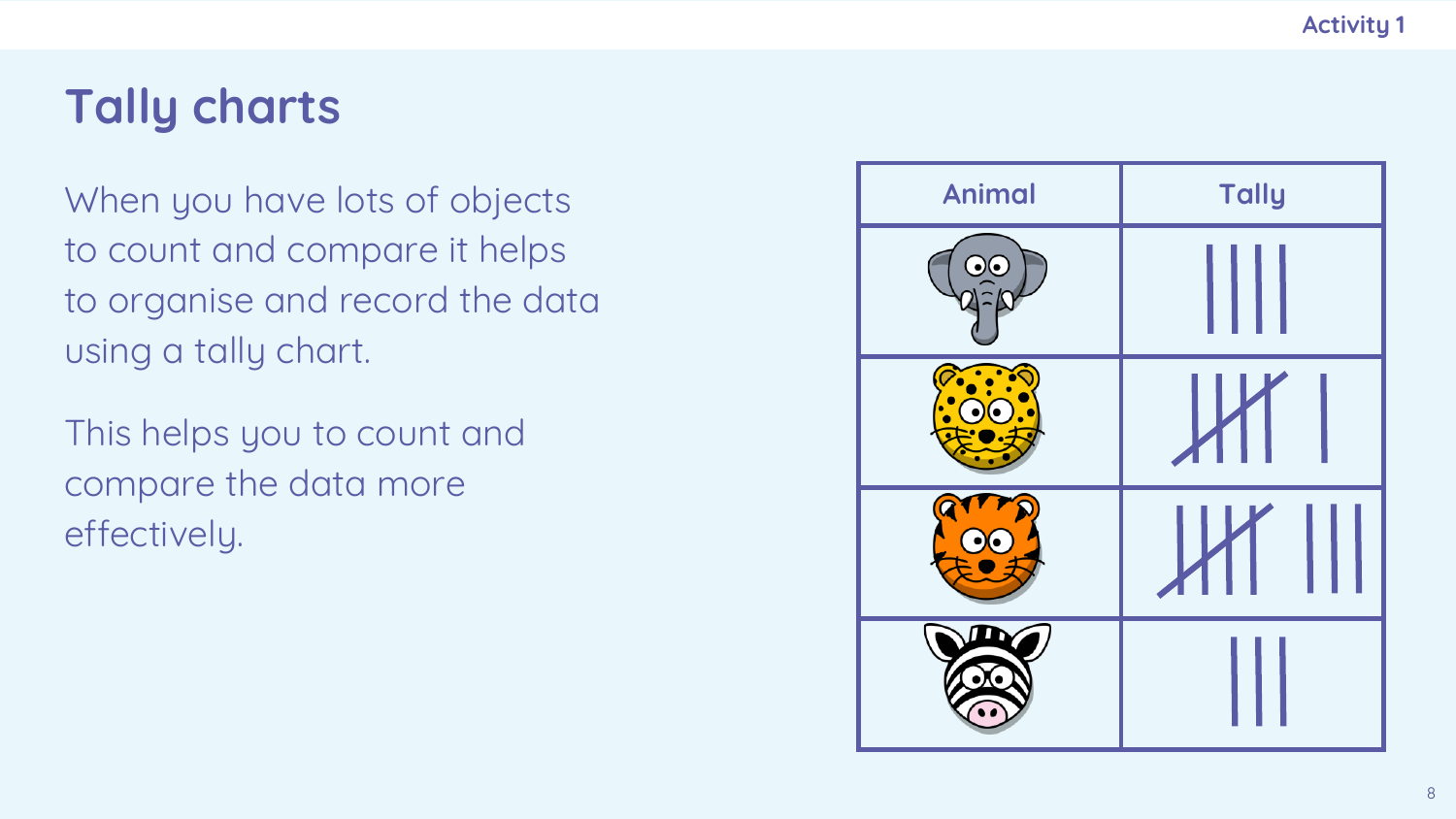## **Tally charts**



| <b>Animal</b> | <b>Tally</b> | <b>Total</b> |
|---------------|--------------|--------------|
| Ι۰            |              | 4            |
|               |              | 6            |
|               |              | 8            |
|               |              | 3            |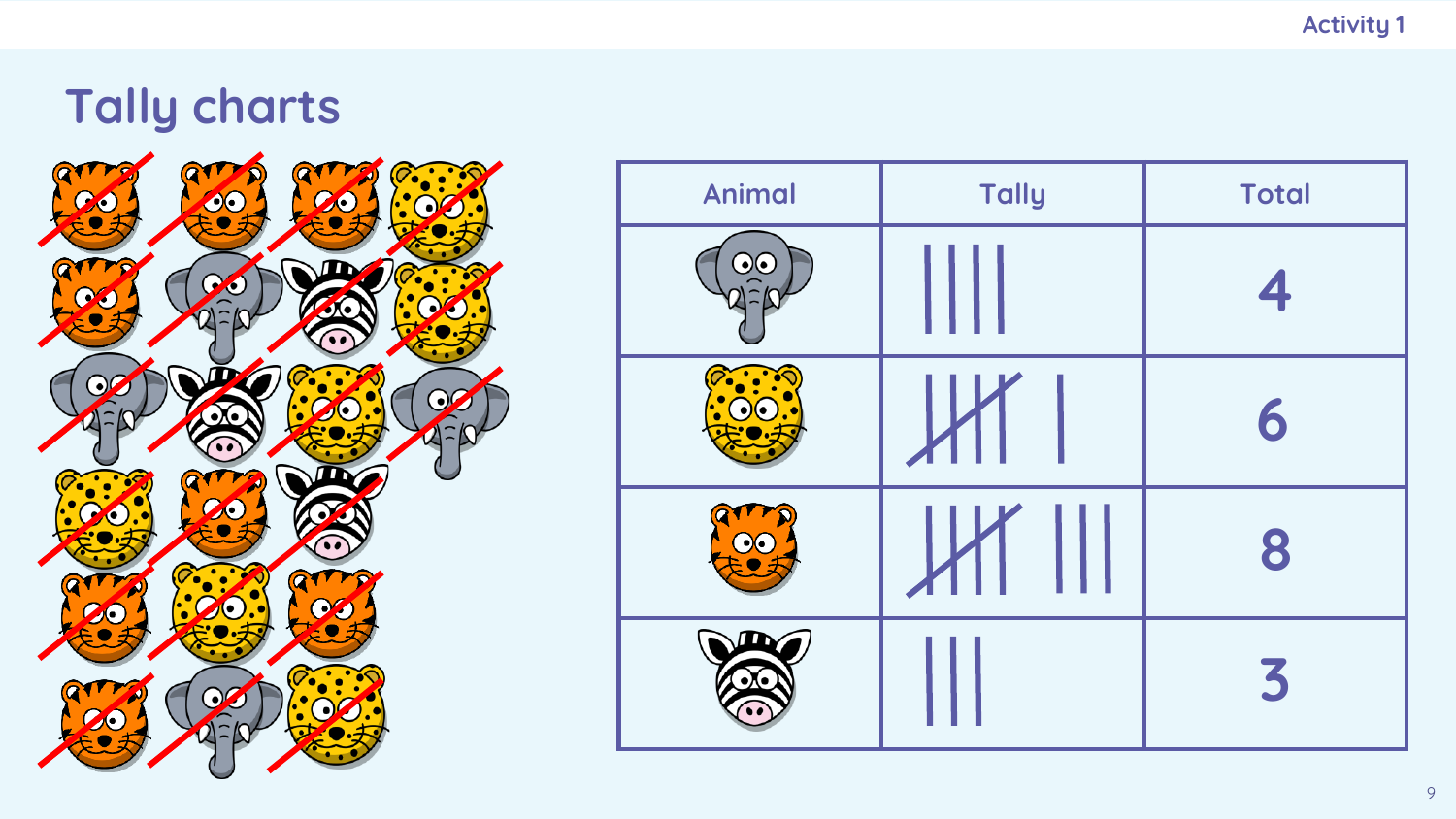**Activity 1**

## **Counting in fives**

Did you see what happened on the tally chart when we got to the number 5?

When you make marks on a tally chart, you chunk them into groups of five.



**Counting in fives**: Each group of five looks like a gate.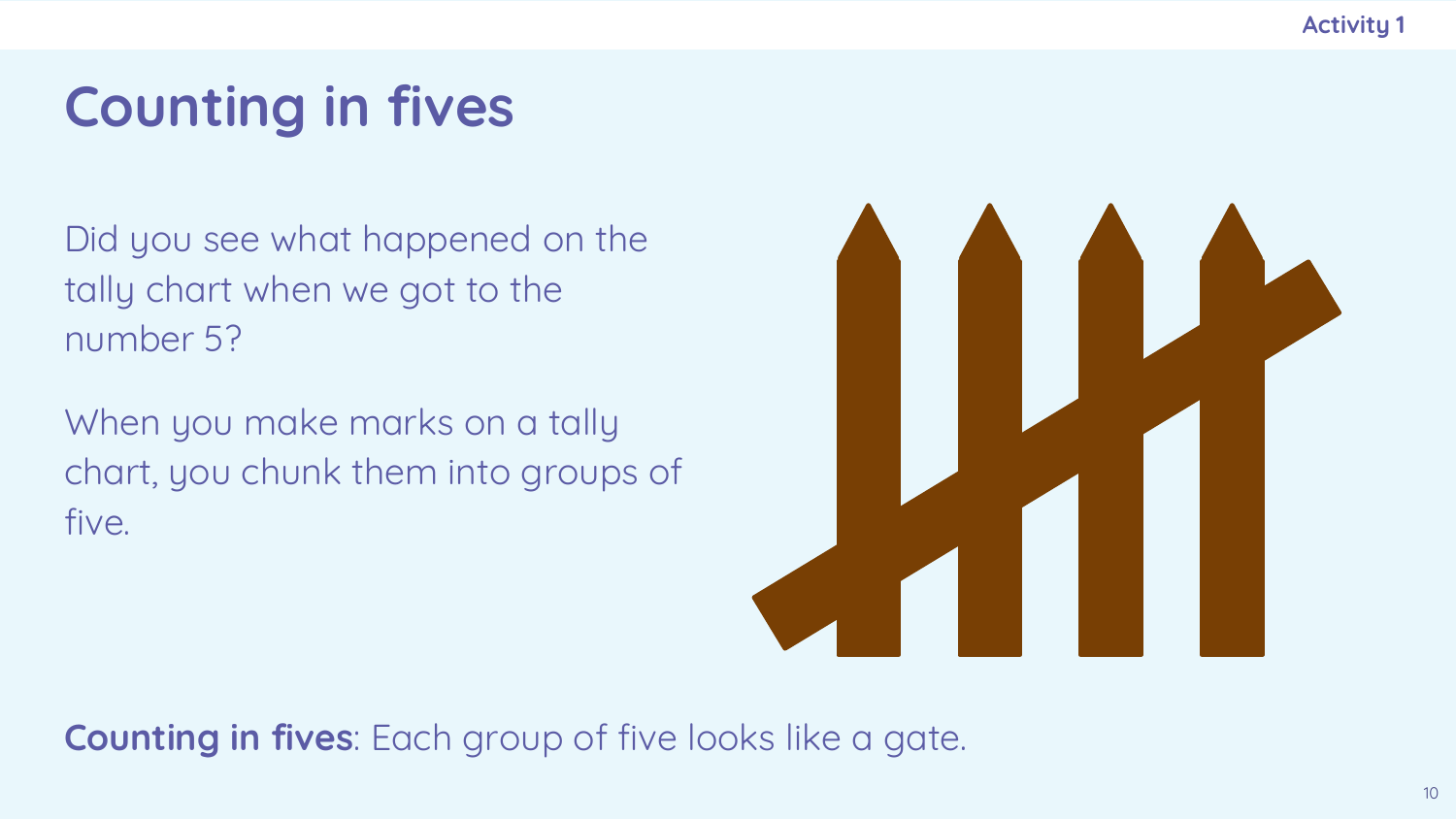## **Make your own tally chart**

Can you make a tally chart to show how many animals there are on the farm?

It might help you to fold the paper to count the animals in each pen.



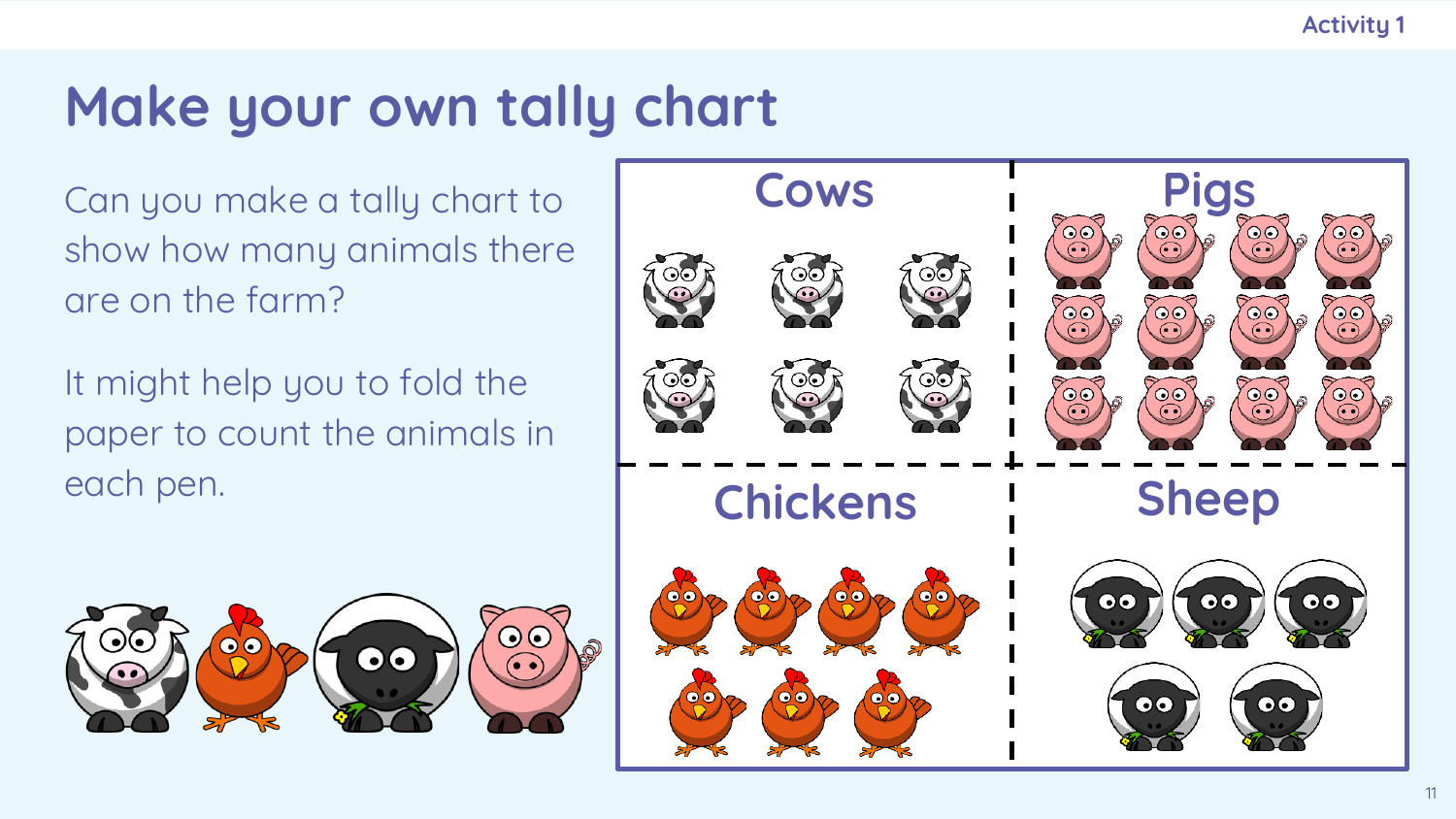## **How many animals are there on the farm?**

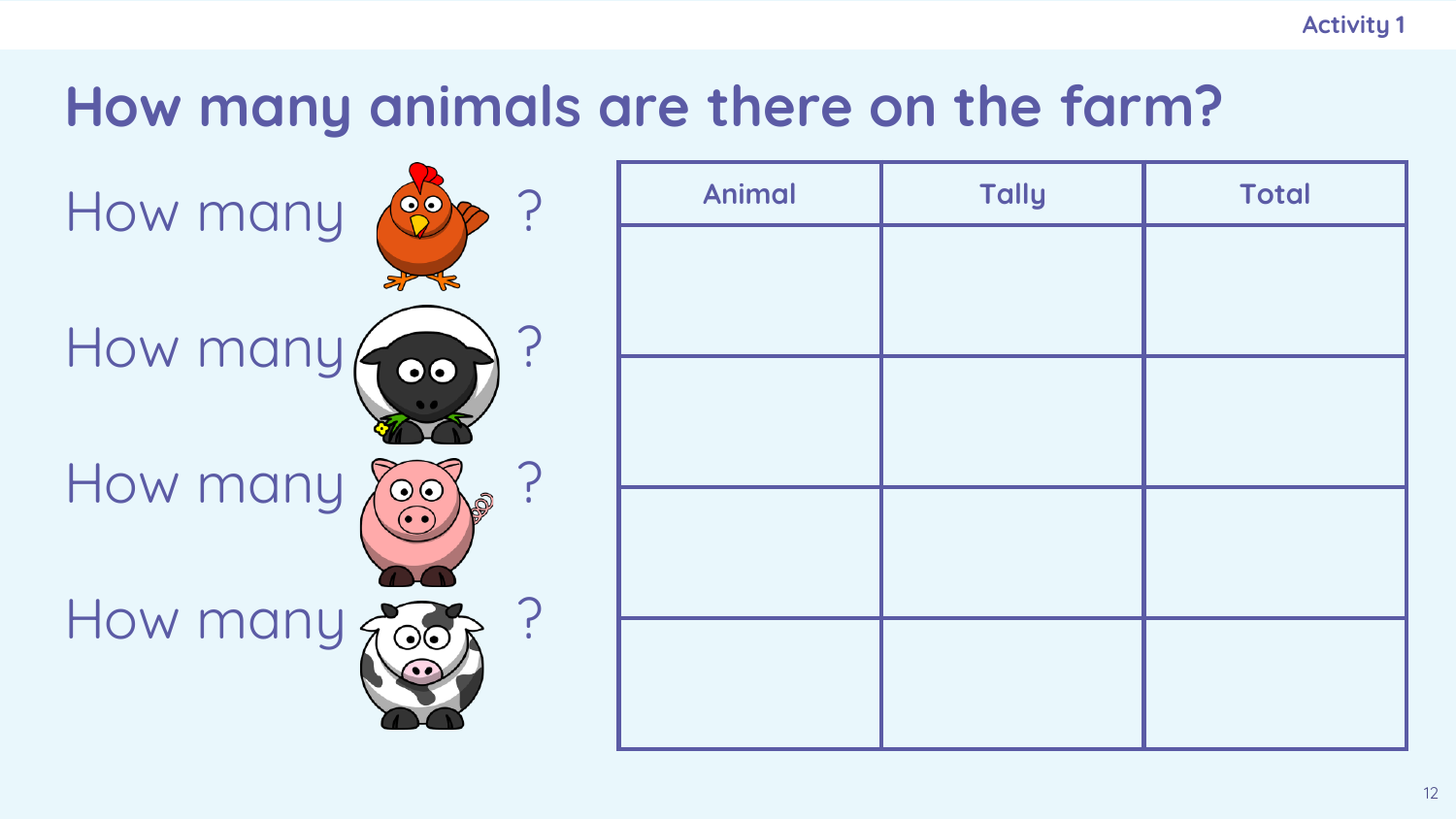**Answers - Activity 1**

## **How many animals are there on the farm?**

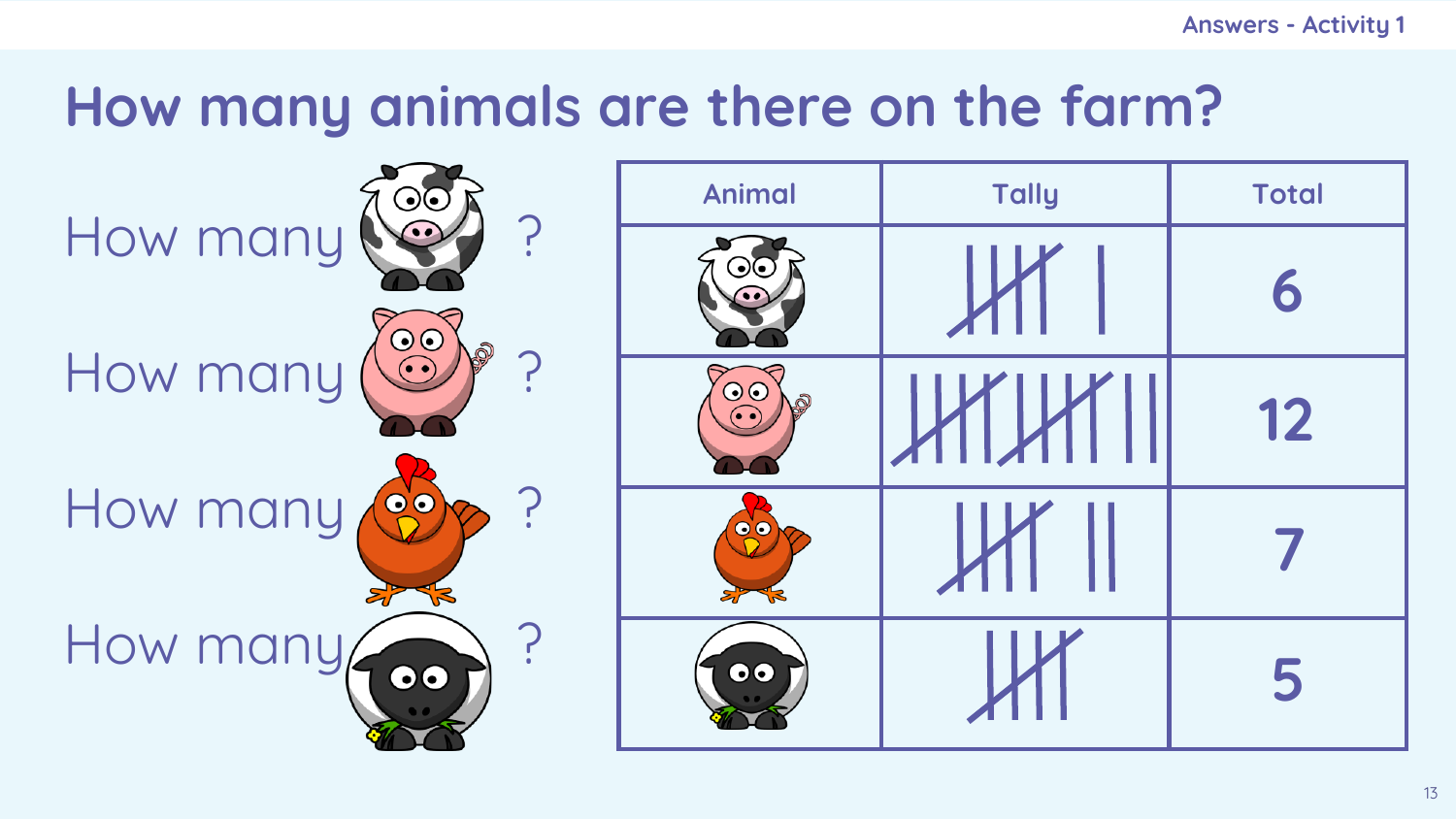## **Can you answer questions using a tally chart?**

| <b>Animal</b>        | <b>Tally</b> | <b>Total</b> |
|----------------------|--------------|--------------|
|                      | <b>K</b>     | 6            |
| $\overline{\bullet}$ | <b>HIHII</b> | 12           |
| 00                   |              |              |
| $\bullet\bullet$     |              | 5            |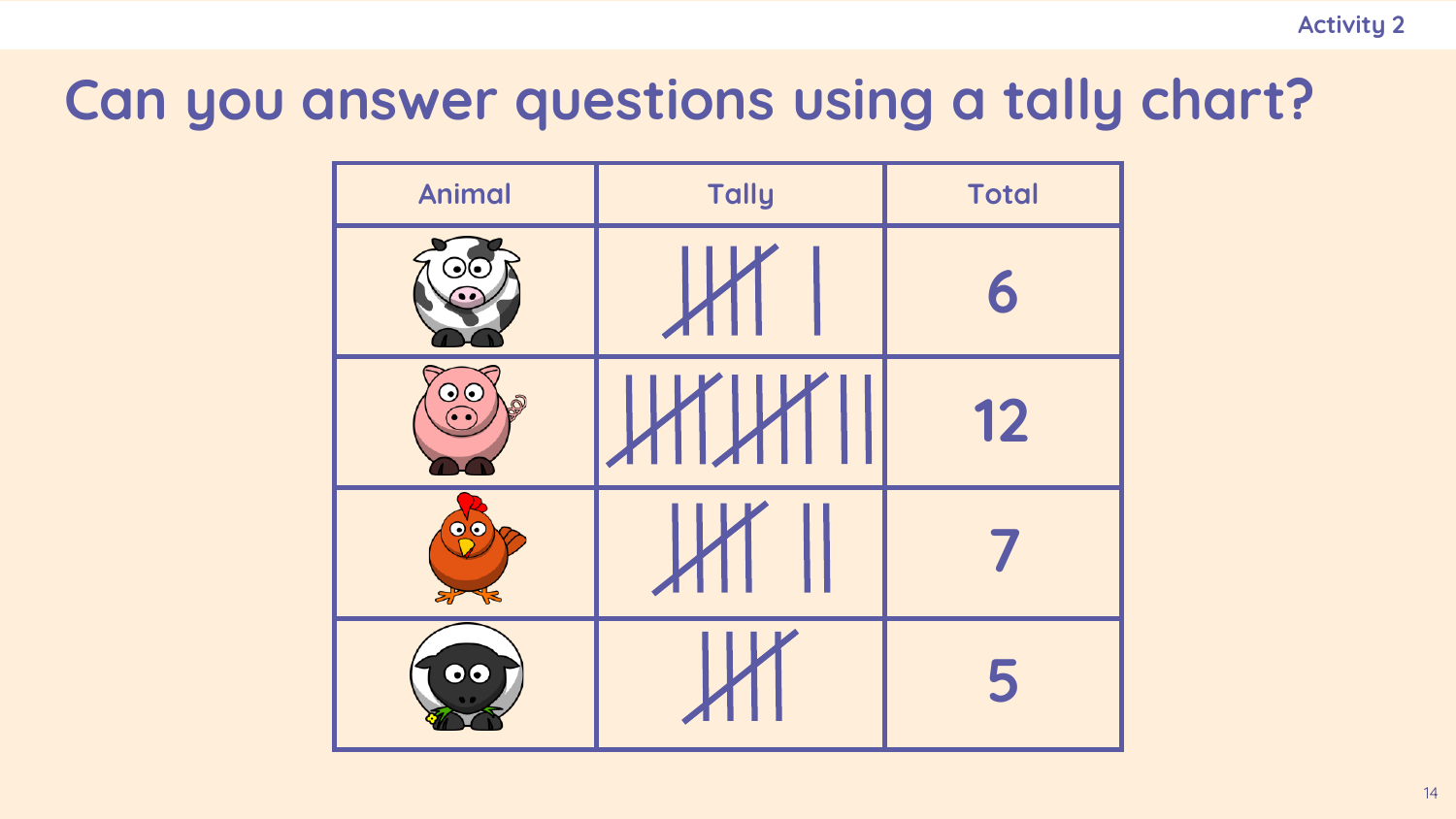## **Which animals does the farmer have most of?**

| <b>Animal</b>    | <b>Tally</b> | <b>Total</b> |
|------------------|--------------|--------------|
|                  | $\mathsf{L}$ | 6            |
| $\odot$          | HIHI I       | 12           |
| $\bullet\bullet$ |              |              |
| $\bullet$        |              | 5            |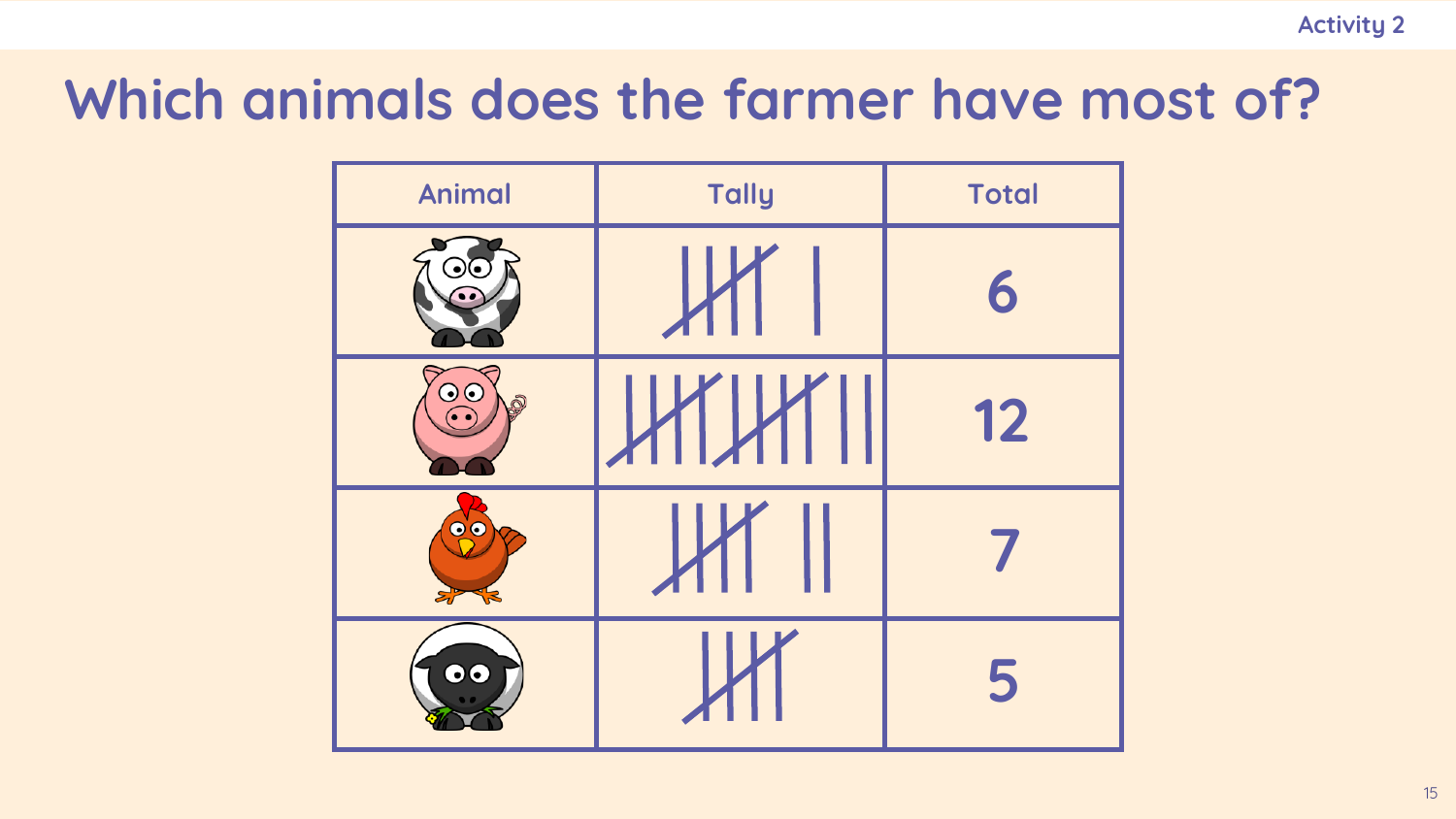## **Which animals does the farmer have least of?**

| <b>Animal</b>    | <b>Tally</b> | <b>Total</b> |
|------------------|--------------|--------------|
|                  | $\mathsf{L}$ | 6            |
| $\odot$          | HIHI I       | 12           |
| $\bullet\bullet$ |              |              |
| $\bullet$        |              | 5            |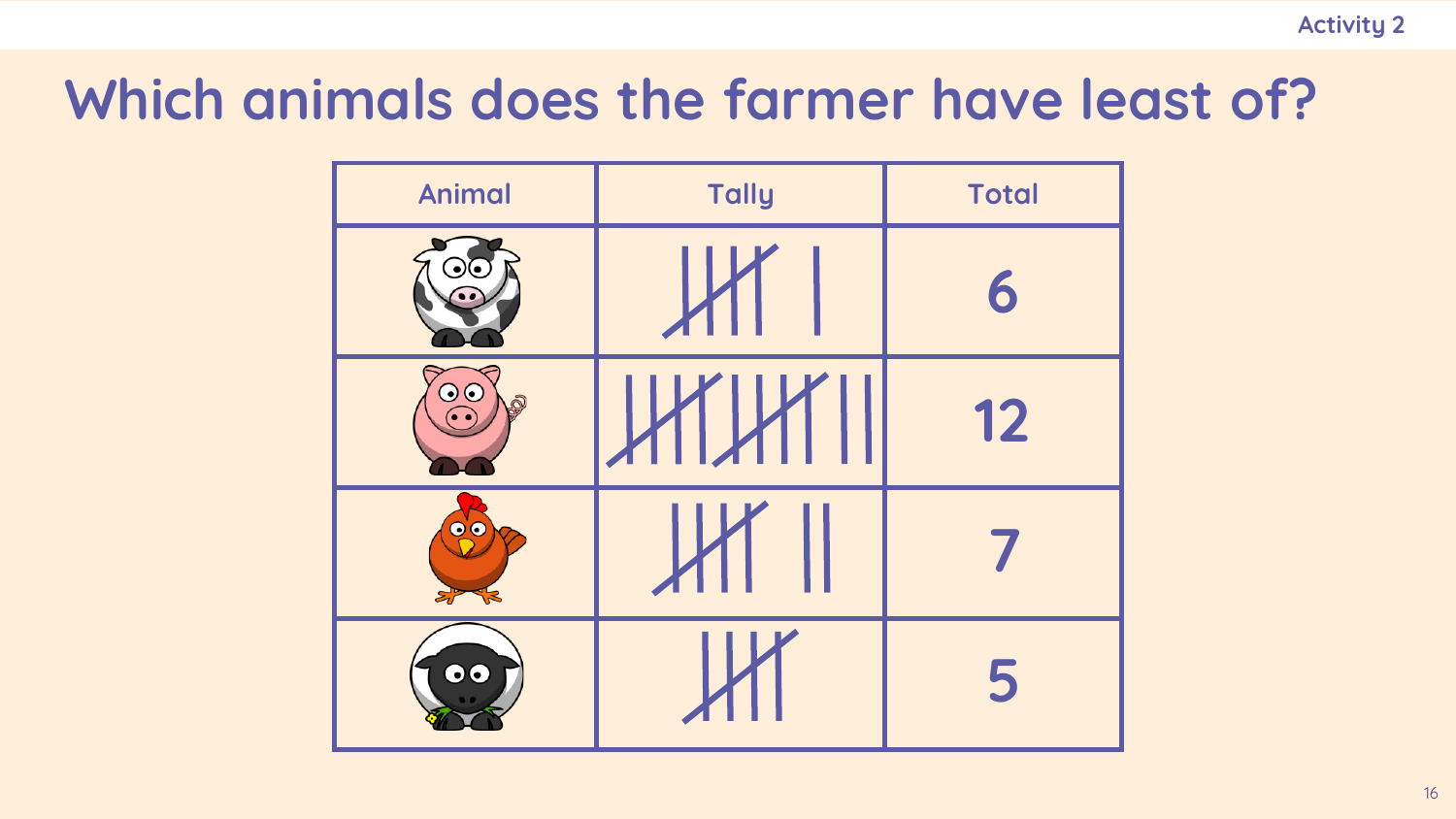## **How many chickens are there?**

| <b>Animal</b>        | Tally        | <b>Total</b> |
|----------------------|--------------|--------------|
|                      | $\mathsf{H}$ | 6            |
| $\overline{\bullet}$ | HIHI II      | 12           |
| $\bullet$ $\bullet$  |              |              |
| $\bullet\bullet$     |              | 5            |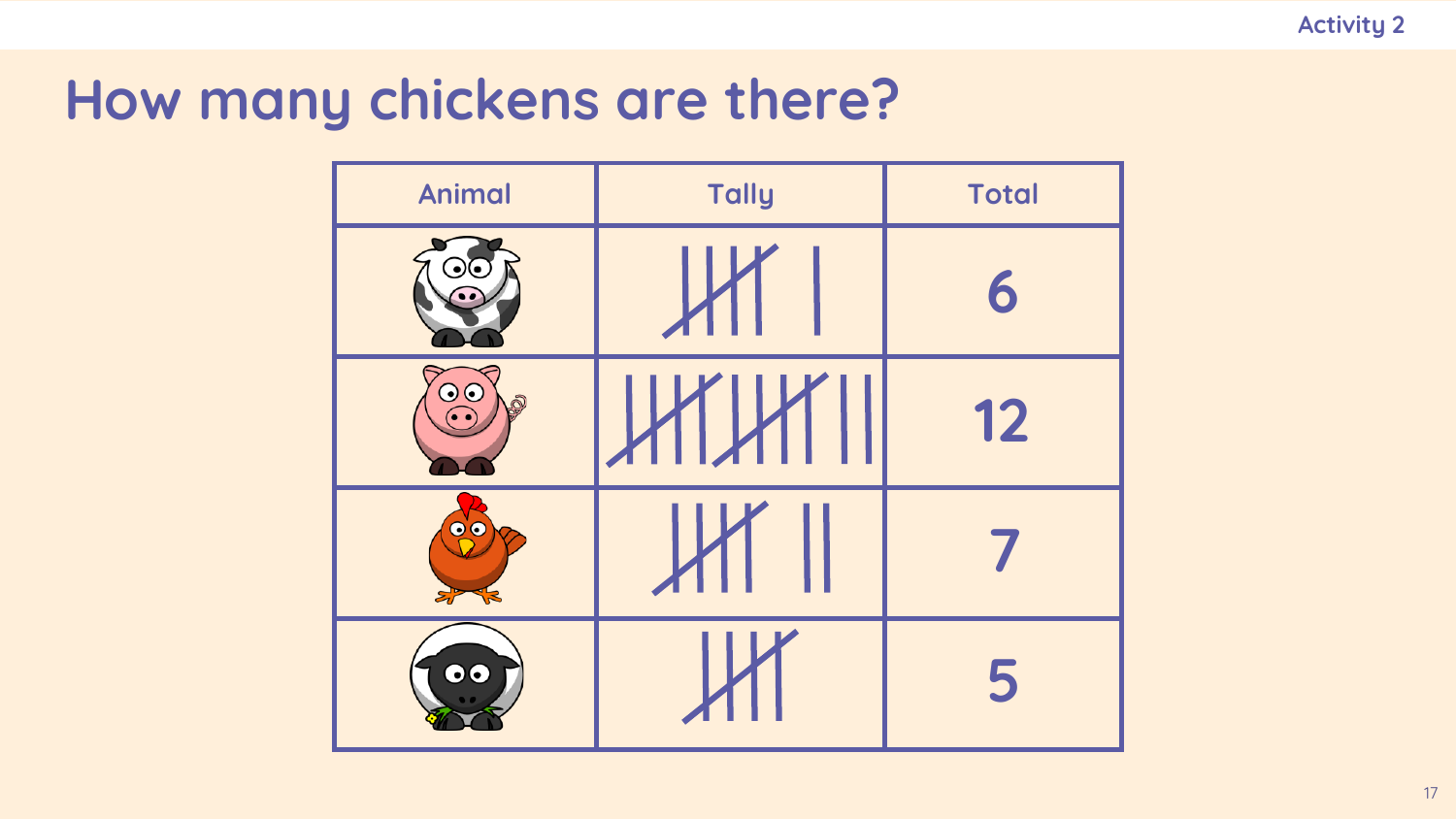# The number of \_\_\_\_ is half the number of pigs.

| <b>Animal</b>           | <b>Tally</b>   | <b>Total</b> |
|-------------------------|----------------|--------------|
|                         | И              | 6            |
| $\odot$                 | <u> HIHI I</u> | 12           |
| $\bullet\bullet$        |                |              |
| $\overline{\mathbf{0}}$ |                | 5            |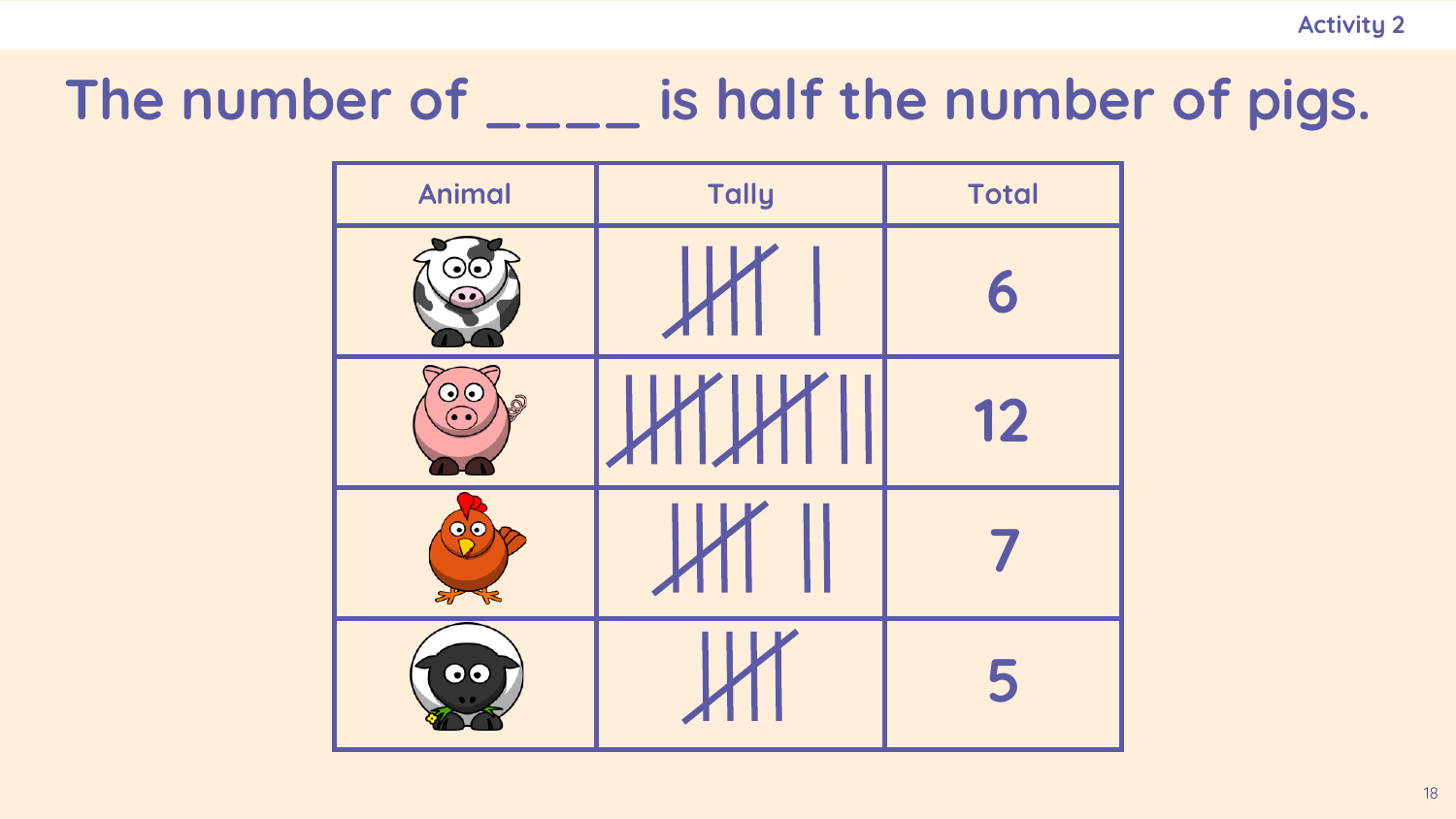## **Can you answer some questions?**

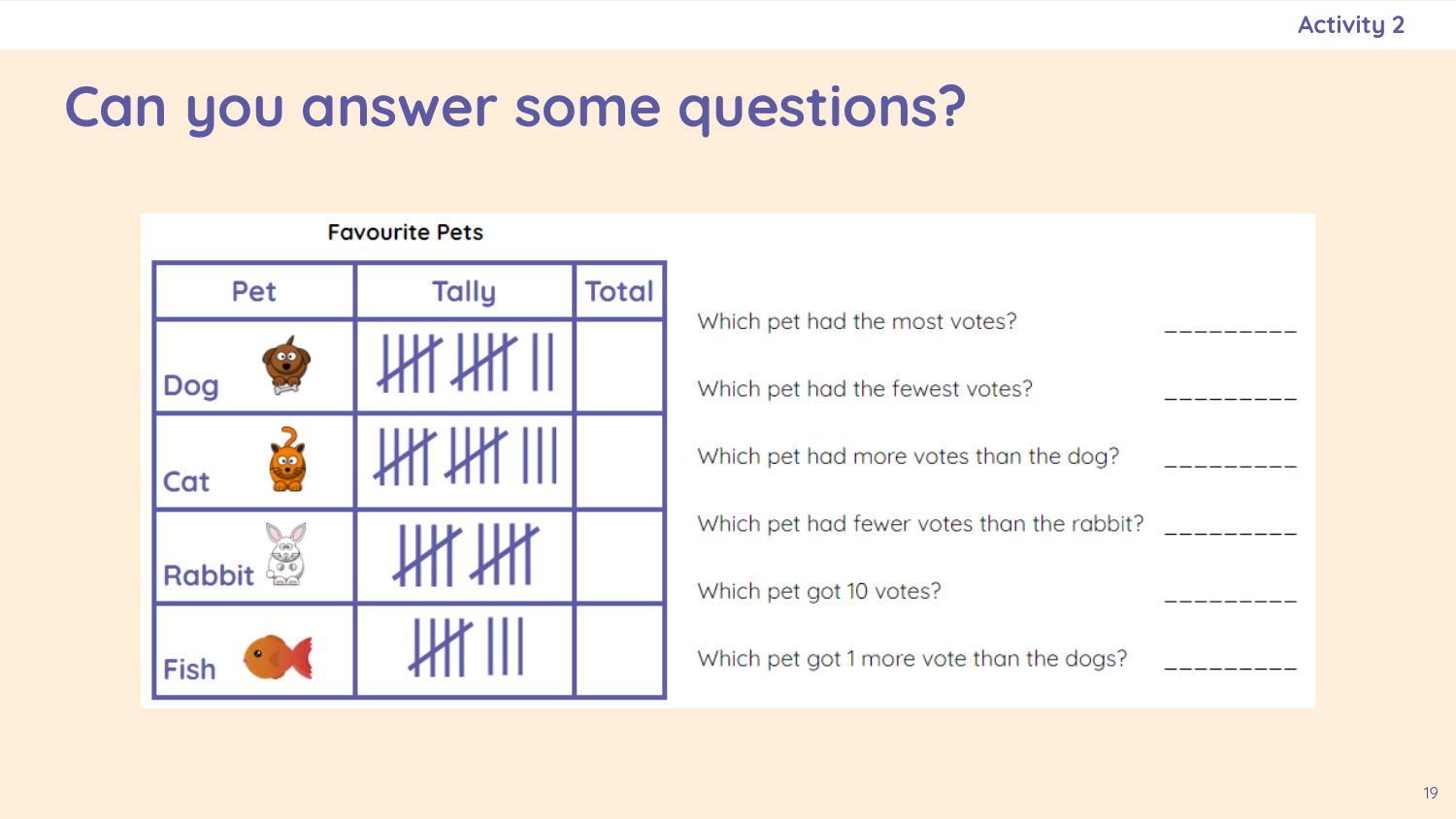**Plenary**

## **Match the data**



### How do you know?

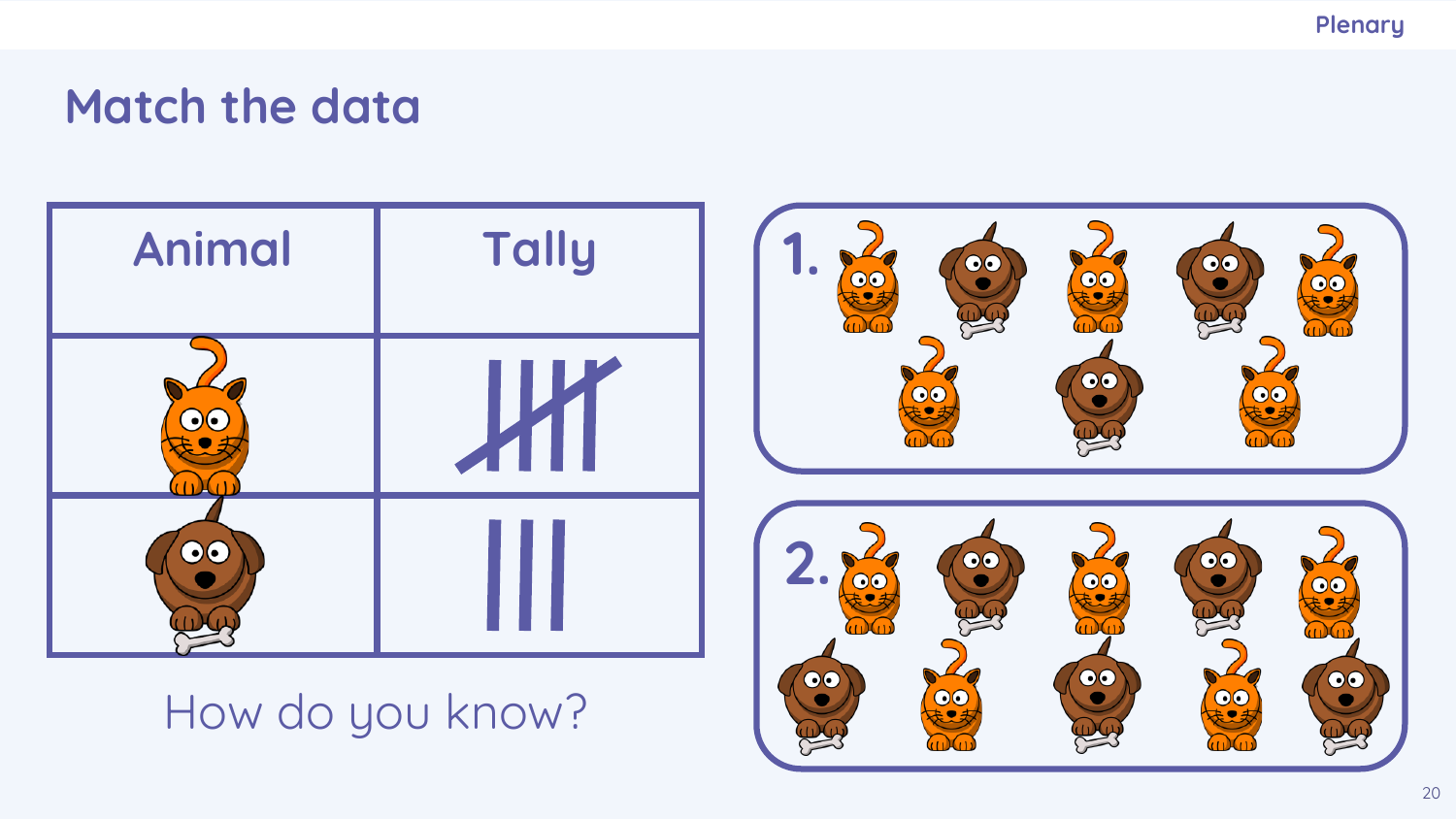**Plenary**

## **Match the data**



How do you know?

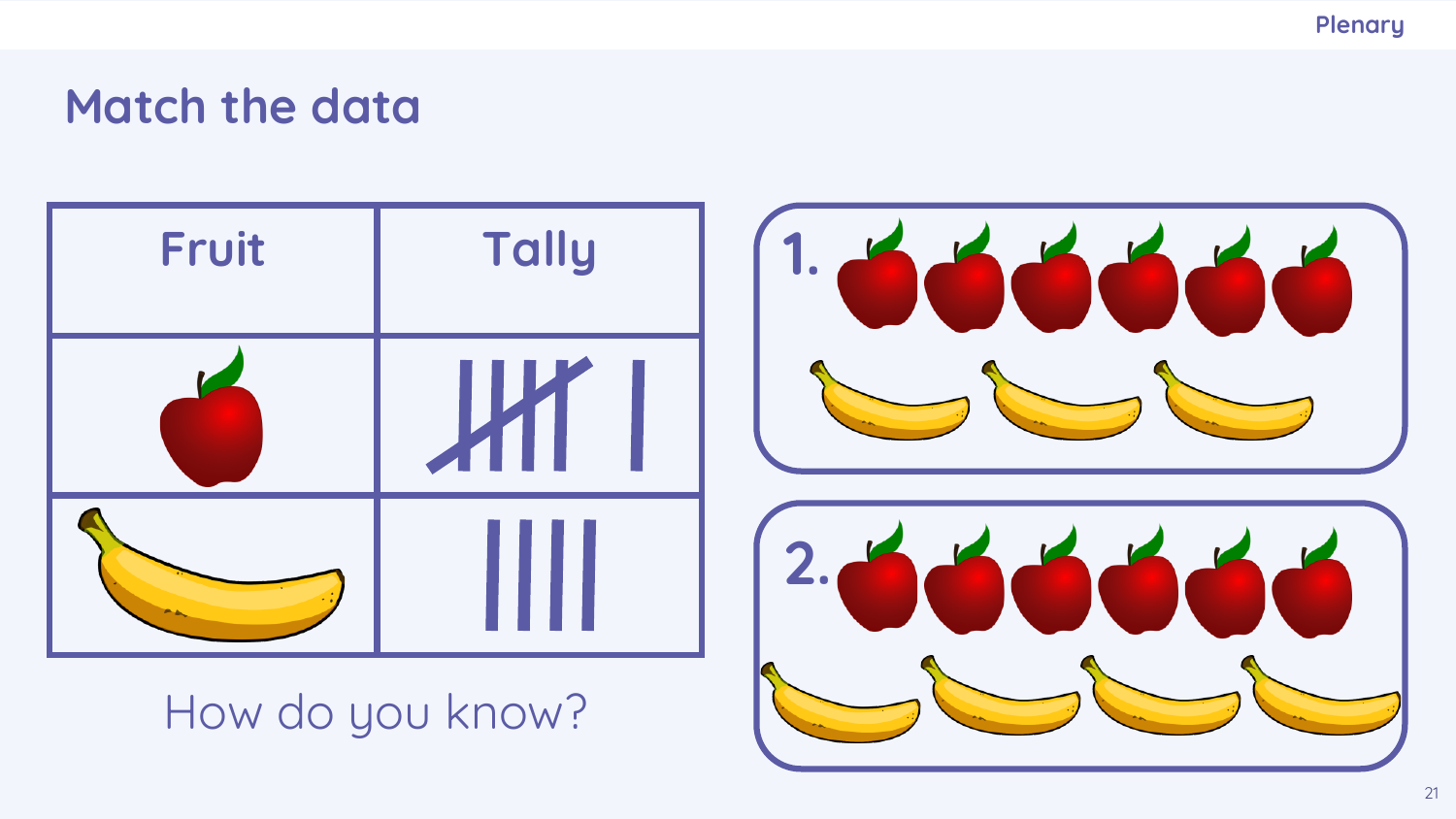**Plenary**

#### **Match the data**



How do you know?



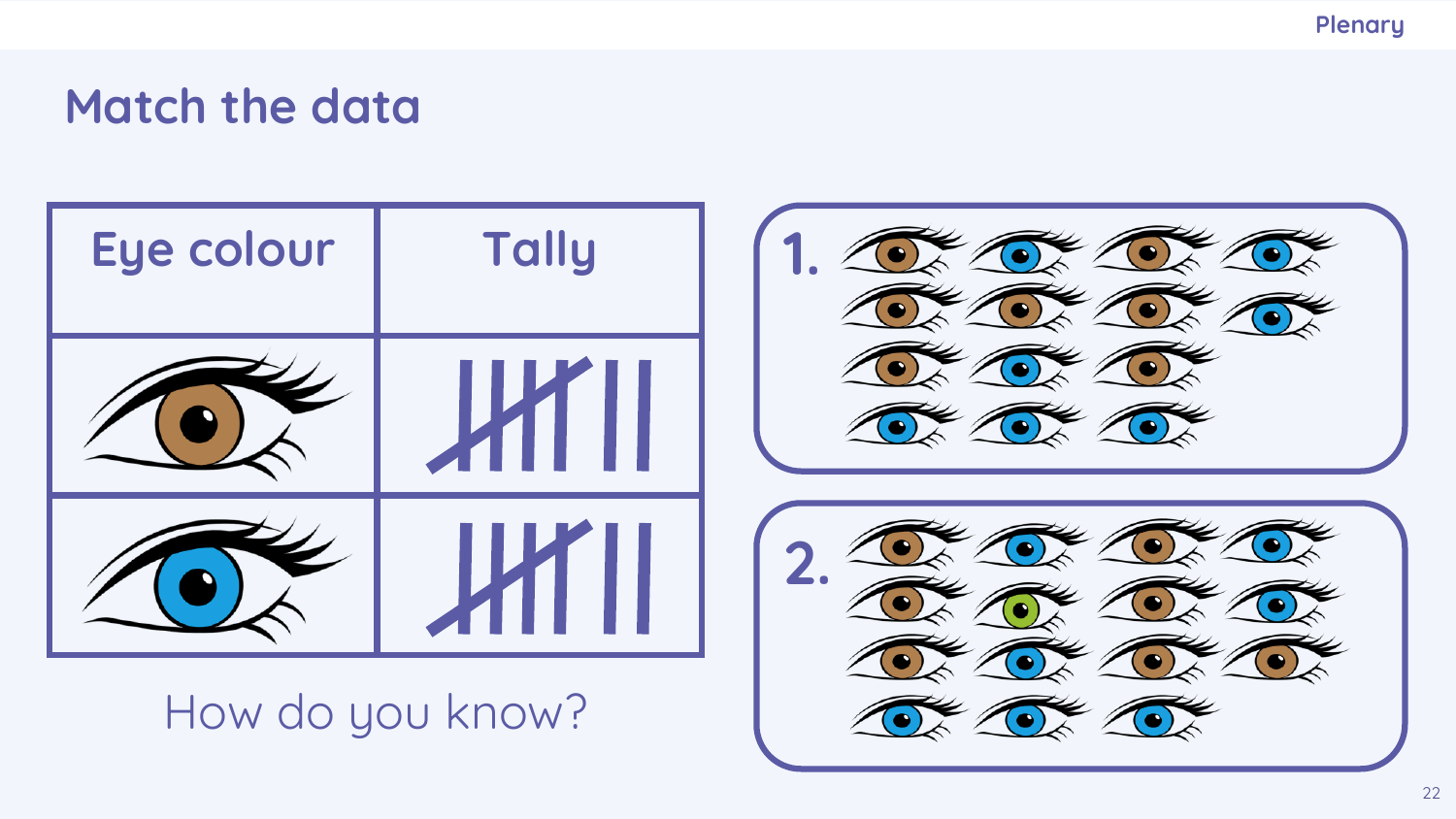## **How confident are you? (1–3)**

- I can record data in a tally chart
- I can represent a tally count as a total
- I can compare totals in a tally chart